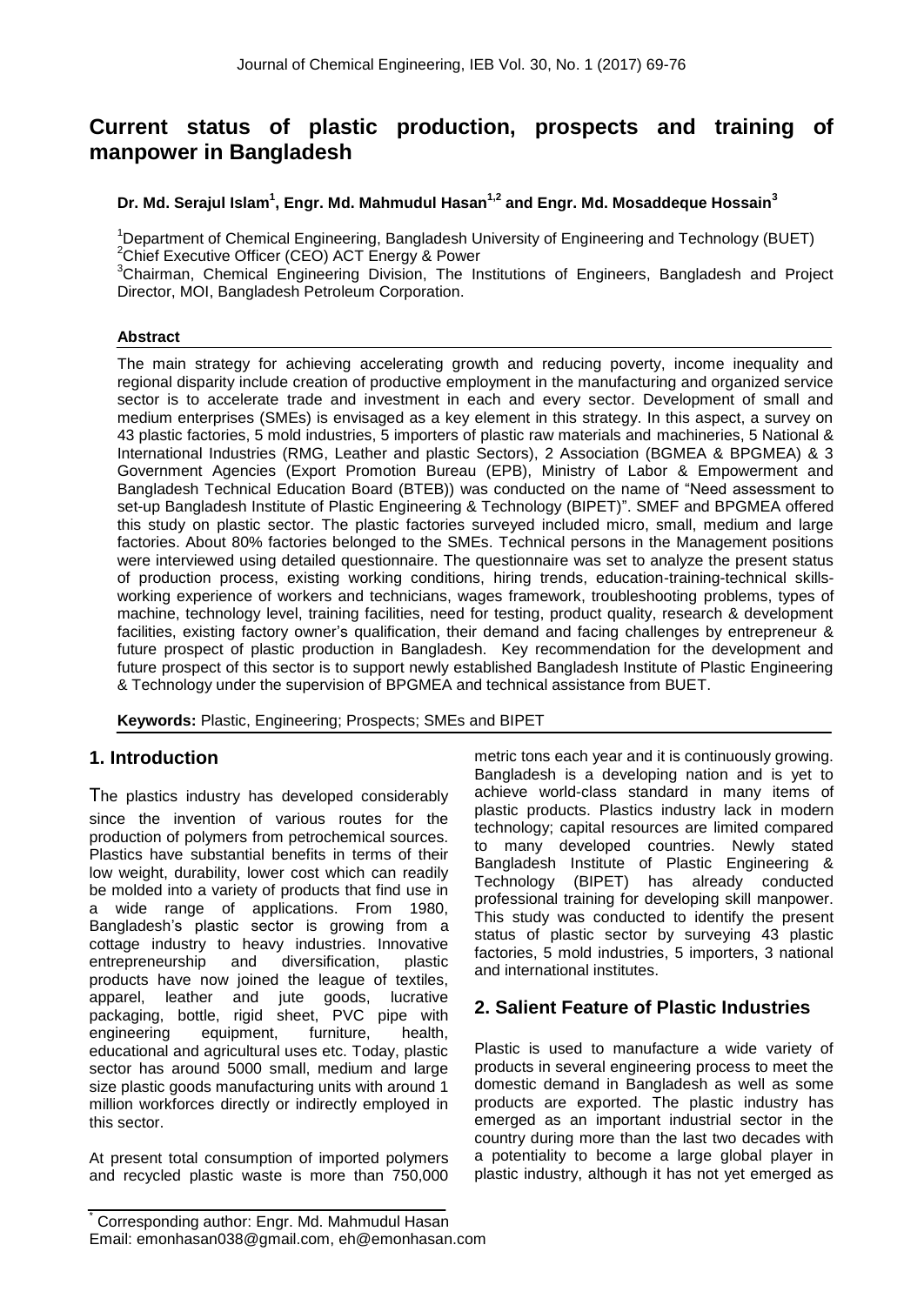a global player in the segment. Plastic products were introduced in Bangladesh, in the latter half of the 1940s. Significant growth in plastics sector took place during the last two decades after the introduction of the free market in 1990"s. At present, thereare about 5,000 plastic industries in the country of which 3,500 are small and 1,480 are medium & 20 are large sized. But there are some factories which are basically micro level including two to five employees. The plastics sector has employed approximately 1.2 million people with investment of 185.5 billion BDT. Development of plastic sector is gradually changed from the year 1960"s to present as shown in table-1.

Table-1: Milestones of Development of Plastic Industries in Bangladesh

| Year | <b>Technology &amp; Products</b> |
|------|----------------------------------|
|------|----------------------------------|

- 1960"s **Technology:** Manual, handmade mold **Products:** Small products such as toys, bangles and photo frame were made using handmade molds. Plastic spare parts for jute mills.
- 1970"s **Technology:** Introducing injection grade **Products:** Developed new products as household. Plastic jugs and plate are the example of it.
- 1980"s **Technology:** Injection grade and film blowing grade **Products:** Plastic Bag & related packet for packaging industries 1990"s **Technology:** Film & injection blow
- molding, injection, locally produced mold but not critical **Products:** RMG accessories like hangers,

Knob, button, electrical equipment etc.

2000"s **Technology:** Higher & sophisticated injection molding, Rotational molding, locally developed recycling machines (shredder, extruder, pelletizer), mold production by CNC machine

**Products:** Plastic chairs and tables, water tank made by rotation molding, bag knob, lock etc.

2010's **Technology:** Highly sophisticated automated, imported CNC machines with automation **Products:** food grade plastic product,

mobile phone, parts of car etc.

Retail packaging (cosmetics and industrial packages; woven sacks, garbage bags, butcher bags, industrial films, polythene sheets, plastic hangers, gloves, ropes, freezer bags, etc.), industrial and bulk packaging (woven sacks for food grain, chemical, fertilizer, cement, poultry food, rain protectors, green-house films, etc.), household uses (tableware and kitchenware, pet bottle, chair, table, bathtub, jug, mug, bucket, container, food box, flasks, plates, glasses, spoons, soap case, toilet brush, pan, toys, artificial flowers, clock, etc.) office equipment (ball pen, marker, paperweight, scale, desk calendar, File cover etc., building materials (door, windows frame, pipes, pipe fittings, electric cables, electric switches, water tanks etc., engineering parts & industrial parts (cone, bobbin, silver can, screw, containers, drums, plastic spare parts for machinery etc., medical instruments (blood bag, medicine container, injection, saline bag, medicine packages etc., agricultural Products (plastic pipe, dram seeder etc., poultry & fishing (pot, Jar, fishing net, fishing ball, egg crate, fish crate etc.), automobile & cycle parts (cars bumper, handle grieve cover, back light, spoke light, dash board etc. , electronics (calculator, plaque, holder, multi plaque, regulator, cables, fridge and TV parts, etc., Textile Articles (polyester yarn), Engineering Products: Accessories for electronic products, etc., musical products (video/audio CD, DVD players, etc. ) eta are the basic products that's are produced by the plastic industries. Presently world market is trying to change all products material into plastic made. But highly technological advanced plastic goods are not produced in Bangladesh due to lack of technical support and unskilled labor. Survey on production basis, approximately, 50-60% per cent of plastics are used for single-use disposable applications, such as packaging, agricultural films and disposable consumer items, between 20 and 25% for long-term infrastructure such as pipes, cable coatings and structural materials, and the remainder for durable consumer applications with intermediate lifespan, such as in electronic goods, furniture, vehicles, etc. Over 5000 Plastic Manufacturing units are currently operating and most of these are small-scale (about 70 per cent) and domestic market-oriented. Nearly about 250- 300 units are currently involved in the export market. (source: BPGMEA).



Fig.1: Trends of income from the export (direct, deemed & total) of plastic products

Export performance of Bangladesh in the recent past has been somewhat gloomy as based on data from Export Promotion Bureau. During July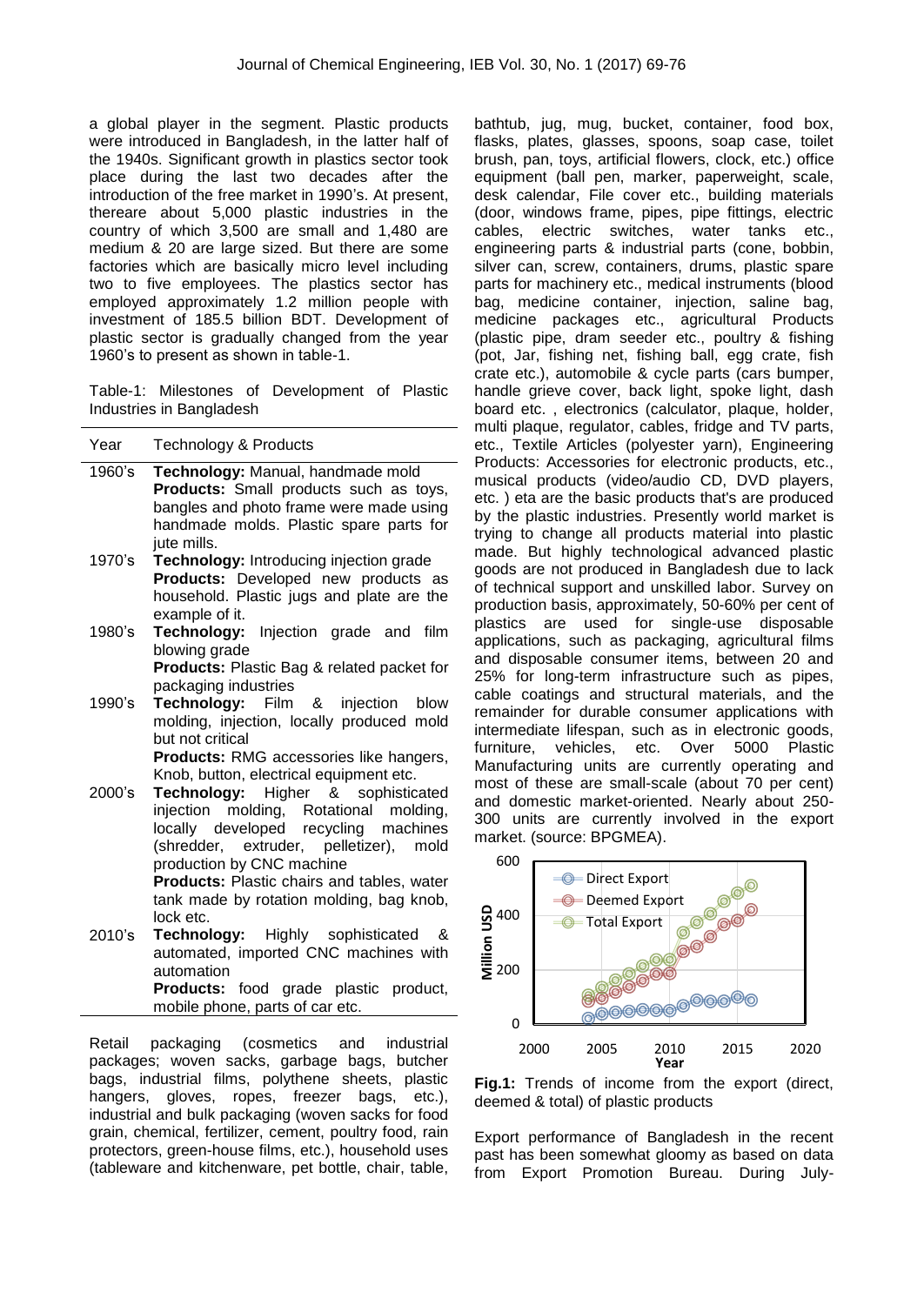December 2016, Bangladesh's exports grew by only 4.4 percent which was targeted to achieve a growth of 8 percent. Export growth of readymade garments was 4.4 percent and of non-RMG 4.8 percent – both remained quite low compared to their respective growth targets of 8.1 and 7.4 percent for FY 2017. This is disappointing since the country aspires to reach a USD 60 billion export target by 2021. Plastic goods are exported directly to Poland, China, UK, Belgium, France, Germany, USA, Canada, Spain, India, Nepal, Bhutan, Australia, Sri Lanka, Japan, Malaysia, UAE, Hong Kong, Bahrain, Italy, New Zealand, Netherlands, etc.

Bangladesh, at present, has a share of 0.01 percent of the global plastic market that measure up to \$599 billion, according to a recent report of the Center of Policy Dialogue (CPD). But it is alarming that export earnings of plastic sector are largely depending on RMG section named deemed export. Deemed exports refer mainly to plastic products as accessories to apparel.



**Fig.2:** Market orientation of plastic factories in Bangladesh

Gradually increasing of plastic market as shown in Fig.2, it is clearly observed that Bangladesh is growing as a global player. During the FY 2015-16, production of plastic products for domestic market is 2.5 billion US dollar, where as direct and deemed exports are about 89 and 421.41 million US dollar respectively.

Only 1% factory have capacity to maintain the international quality for both direct and deemed export whether 6% factory have capacity only for direct export. But 10% factories have capacity for maintaining the international standard for deemed export. However, by Deemed export was 421.41 million USD for the FY 2015-16. Which indicates it is huge potential to attain this market. Deemed export is depending on RMG export mostly. But direct export of plastic was decreased by 11.5% of its growth and 24.58% of its export target. Bangladesh can expand its share globally but the reasons for failing to take benefit from advantageous market conditions are the supply constraints and unskilled workforce in the sector and also other factors as described in previous.

#### **3. Survey Findings:**

In Bangladesh about 98% factories belong to SMEs and rest are large. But in our survey 81% of SMEs and 18% for large (Micro- employees" number up to 10, small- employees" number 10 to 50, mediumemployees' number 51 to 300, large- employees' number is over 300)sampling because of reliable and availability of data"s. The most dramatic result of the data collection effort is the similarity among all factories in terms of challenges and needs which confirmed the hypothesis that many plastics factories within the region share similar operating conditions such as regulatory requirements, training needs, economic conditions, competitive forces and raw material needs. Summary of findings are listed in **Table.2**:

#### **4. Limitations**

There are more than 5,000 plastic factories are operating in Bangladesh but only 43 plastic factories were chosen for survey because of time, budget constraints, time frame and some unavoidable circumstances. On the other hand, large factory numbers are proportionally high for getting more reliable technical information.

Only plastic factory owners and higher officials were interviewed during the survey. However, despite severe time and resource constraints, the use of multiple primary research instruments (e.g., field visits, depth interviews with key informants and focused group discussions) helped to gain very effective and meaningful information.

#### **5. Recommendations**

Based on analysis of the survey findings of this study, several recommendations are provided to address the need assessment to set up BIPET and also additional activities to develop the plastic sector.

- a) Training Module:
- i. Due to lack of educational background of most of the employees, the training language should be in Bengali and academic curriculum should be according to educational background. On the other hand, training should be focused on the survey-identified topics.
- ii. As to training method it should be on-the-job training using suitable instructor for the current workers. New recruits are to be trained in the plastic training institute.
- iii. Training class should be under the digital supporting's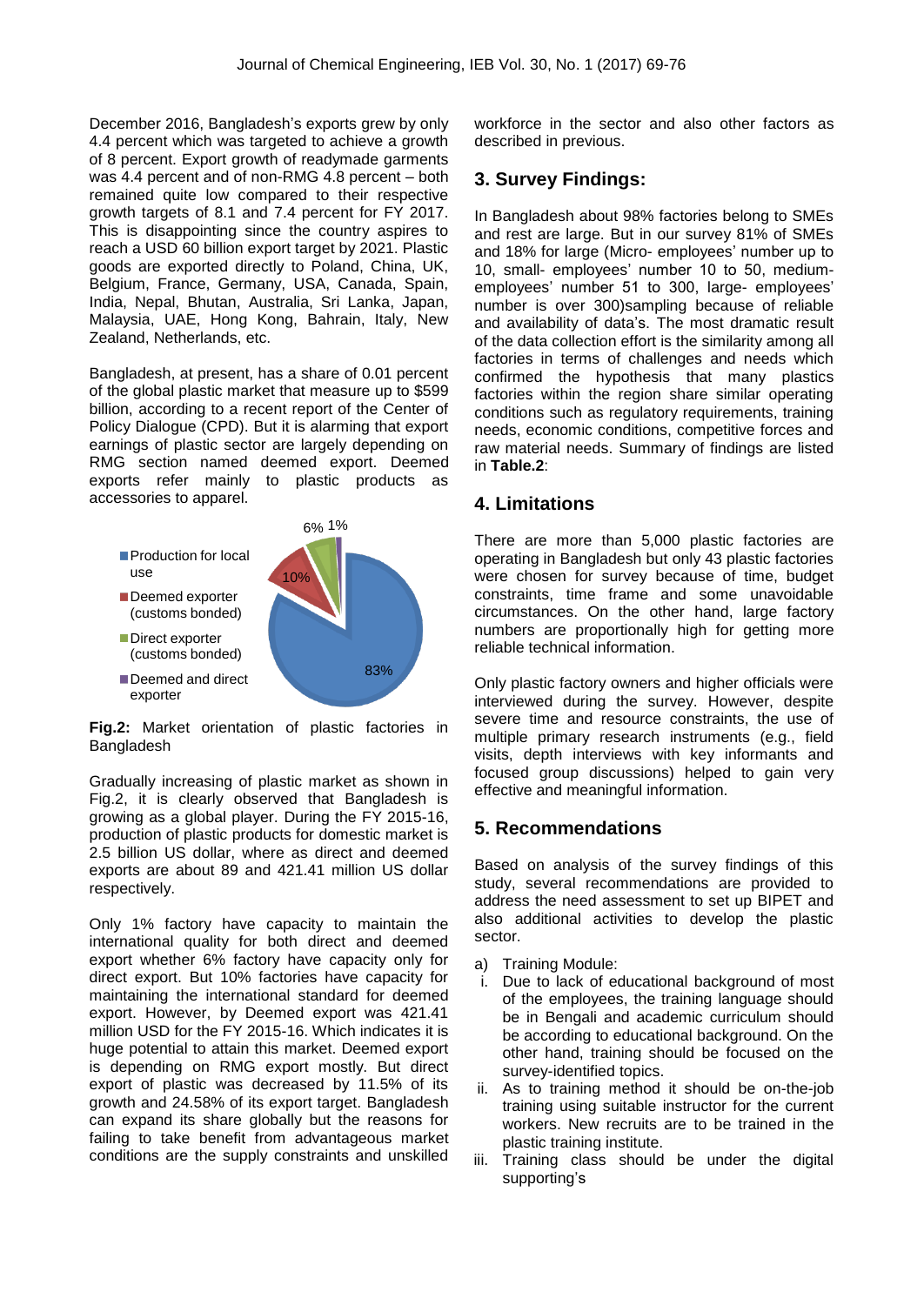Table-2: Major Findings of Current Status with Facing Challenges by Entrepreneurs & Future prospect of Plastic Sector in Bangladesh.

| Major Issue                                                         |                                                                   | Details                                                                                                                                                                                                                                                                                                                                                                                                                                                                                                                                                                                                                                                                                                                                                                                                                                                                                                 | Observations                                                                                                                                                                                           |  |  |  |
|---------------------------------------------------------------------|-------------------------------------------------------------------|---------------------------------------------------------------------------------------------------------------------------------------------------------------------------------------------------------------------------------------------------------------------------------------------------------------------------------------------------------------------------------------------------------------------------------------------------------------------------------------------------------------------------------------------------------------------------------------------------------------------------------------------------------------------------------------------------------------------------------------------------------------------------------------------------------------------------------------------------------------------------------------------------------|--------------------------------------------------------------------------------------------------------------------------------------------------------------------------------------------------------|--|--|--|
| Source: Statistical data: Export Promotion Bureau, BGMEA and BPGMEA |                                                                   |                                                                                                                                                                                                                                                                                                                                                                                                                                                                                                                                                                                                                                                                                                                                                                                                                                                                                                         |                                                                                                                                                                                                        |  |  |  |
| Export<br>Earnings<br>of Plastic<br>Sector                          | <b>Target VS</b><br>performanc<br>e of Direct<br>Export<br>Deemed | During the FY 2014-15 DE increased 11.47 %<br>$\bullet$<br>over export target<br>During FY 2012-13 & 2013-14, performance DE<br>$\bullet$<br>was bellow the target DE<br>During the FY 2012-13 performance DE growth<br>$\bullet$<br>rate was decreased by 4.71%<br>During the last 13 years deeded export is<br>$\bullet$                                                                                                                                                                                                                                                                                                                                                                                                                                                                                                                                                                              | Political stability is one<br>of the major issue for<br>business development<br>Its impact is more<br>$\bullet$                                                                                        |  |  |  |
|                                                                     | Export                                                            | gradually increased with the supporting's of<br>RMG sector (\$85.29 to \$421.41 million)<br>FY 2015-16, it was \$421.41.<br>$\bullet$                                                                                                                                                                                                                                                                                                                                                                                                                                                                                                                                                                                                                                                                                                                                                                   | than direct export on<br><b>GDP</b><br>It is accounted for<br>$\bullet$<br>more than 75% of<br>total export                                                                                            |  |  |  |
|                                                                     | % plastic<br>export to<br>the total<br>export                     | During the last 13 years plastic export is<br>$\bullet$<br>average 1.5% to the total export of Bangladesh                                                                                                                                                                                                                                                                                                                                                                                                                                                                                                                                                                                                                                                                                                                                                                                               | Plastic sector will pay a<br>very import role on GDP                                                                                                                                                   |  |  |  |
| <b>Plastic Product</b><br>development                               |                                                                   | Plastic product from hand made mold to<br>$\bullet$<br>automatic molding is changed from the year<br>1970s to 2000's.                                                                                                                                                                                                                                                                                                                                                                                                                                                                                                                                                                                                                                                                                                                                                                                   | Research<br>should<br>be<br>organized<br>for<br>the<br>product development                                                                                                                             |  |  |  |
| <b>Location of Plastic</b><br>Industries                            |                                                                   | The capital city Dhaka owns 65% plastic<br>$\bullet$<br>industries whether 20% for Chittagong, 10% for<br>Narayangonj and 5% for others.                                                                                                                                                                                                                                                                                                                                                                                                                                                                                                                                                                                                                                                                                                                                                                | Strategy should change<br>decentralization<br>for<br>policy.                                                                                                                                           |  |  |  |
| Import of polymer<br>Granules                                       |                                                                   | During the period 1989 to 2007, the import of<br>polymers increased from 10,000<br>tons to<br>289,000 tons per year.<br>At present total consumption of<br>polymers<br>$\bullet$<br>including imported polymers and recycled<br>plastic wastes is 750,000 tons in FY 2010-2011.                                                                                                                                                                                                                                                                                                                                                                                                                                                                                                                                                                                                                         | Should make a common<br>platform for everyone to<br>easy access of virgin<br>material                                                                                                                  |  |  |  |
| Capital Investment or<br><b>Banking Support</b>                     |                                                                   | Bangladesh Bank Incentives<br>Export Development Fund (EDF) Fund: All<br>member units of the Bangladesh Plastic Goods<br>&<br>Manufacturers<br><b>Exporters</b><br>Association<br>(BPGMEA) can now take maximum USD 1<br>million as loan from EDF fund. Presently it is<br>increased up to USD 1.5 billion with a special<br>interest rate (London Interbank Offered Rate<br>(LIBOR)) 2.5% to further assist the country's<br>export sector.<br>Foreign Loan Access: Bangladesh Bank also<br>$\bullet$<br>allows some large private companies like RFL<br>Plastic Limited to get USD 15 million borrowing<br>from external sources.<br>Start Up financing: New entrepreneurs can take<br>up to BDT 10 lakh as collateral-free loans at<br>maximum 10 % interest rate under a new<br>initiative by the central bank. However, with<br>collateral an entrepreneur can avail up to BDT<br>25 lakh as loan. | Interest rate should<br>$\bullet$<br>be in single digit for<br>a startup business<br>Should open a fund<br>$\bullet$<br>for some innovative<br>project on plastic at<br>a very small interest<br>loan. |  |  |  |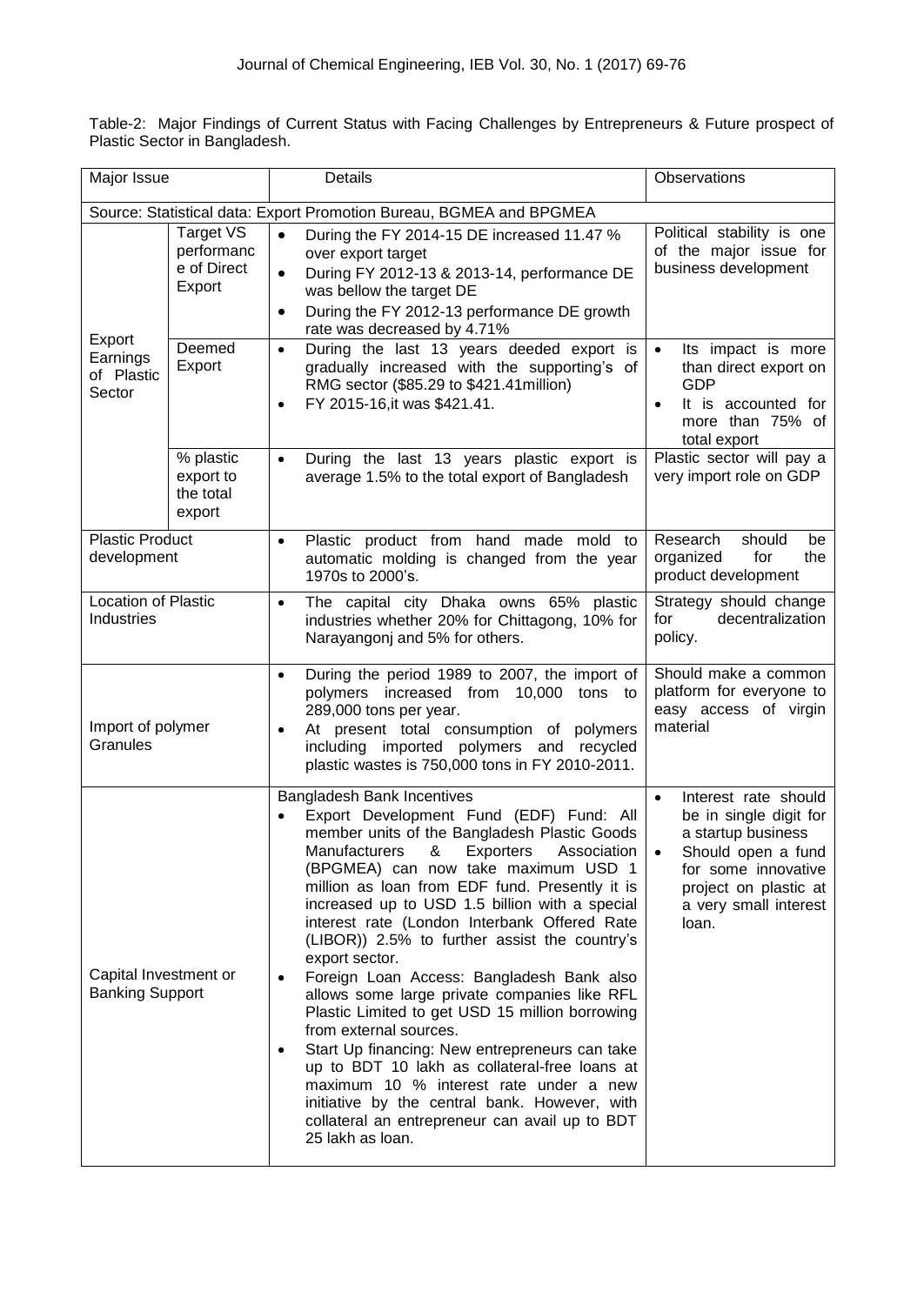Table-2: Major Findings of Current Status with Facing Challenges by Entrepreneurs & Future prospect of Plastic Sector in Bangladesh. (Cont.)

| Major Issue                                          | Details                                                                                                                                                                                                                                                                                                                                                                                                                         | Observations                                                                                                   |  |  |  |
|------------------------------------------------------|---------------------------------------------------------------------------------------------------------------------------------------------------------------------------------------------------------------------------------------------------------------------------------------------------------------------------------------------------------------------------------------------------------------------------------|----------------------------------------------------------------------------------------------------------------|--|--|--|
| Source: Plastic Factories & Mold Industries          |                                                                                                                                                                                                                                                                                                                                                                                                                                 |                                                                                                                |  |  |  |
| Starting Period of<br>the Business                   | Establishment<br>2005-2010<br>뉺<br>义 1995-2000<br>1985-90<br>15<br>10<br>O<br>Number of Factories<br>Fig.3: Starting Period of Plastic industries<br>Although plastic industry came to Bangladesh in the<br>1980s the trend for that business in a large scale is<br>relatively much more recent. More than 80% of the<br>industry units that we surveyed started operating in<br>1990s, majority of them were within 10 years. | Presently entrepreneur<br>of this field is not<br>increased with the rate<br>of demand of plastic<br>products. |  |  |  |
| Expansion of<br>factory                              | For the increasing rate of demand of plastic goods in<br>domestic and international market, most of the survey<br>respondents has plan for expansion of it. But it is<br>alarming that some small factory owners are not in<br>feasible condition neither in quality nor at safety for the<br>expansion of it because of political unrest condition.                                                                            | Government should give<br>some support for the<br>development of small<br>entrepreneur.                        |  |  |  |
| Gender Ratio of<br>Entrepreneurs                     | • Ignoring the sampling error, 100% owners are male. So<br>it is evident that female are not comfortable in this<br>business relating with environment.                                                                                                                                                                                                                                                                         | Female entrepreneur<br>should come with<br>changing the working<br>environment.                                |  |  |  |
| Forms of<br>ownership                                | • Most of the plastic industry units are either sole-<br>partnerships.<br>proprietorships<br>or<br>Family<br>owned<br>partnerships are also prevalent.                                                                                                                                                                                                                                                                          | Partnership business<br>have a huge prospect.                                                                  |  |  |  |
| Issue of company<br>registration                     | Initially for surveying we select 60 companies for<br>$\bullet$<br>surveying but 17s were cancelled<br>for reason<br>registration and time bindings.                                                                                                                                                                                                                                                                            | Government losses VAT<br>& Tax.                                                                                |  |  |  |
| <b>Business</b><br>Experience of the<br>entrepreneur | • About 70% of the owners were previously engaged in<br>another job before turning to this profession.                                                                                                                                                                                                                                                                                                                          | <b>Business experience</b><br>should be needed for<br>more development.                                        |  |  |  |
| Reasons for<br>Starting the<br><b>Business</b>       | • Most of the owners pointed financial self-sufficiency as<br>the key reason<br>• 70% of the respondents identified financial incipiency<br>as the primary reason<br>23% said failure to find employment                                                                                                                                                                                                                        | Self-sufficiency is the<br>key but risk is also huge.                                                          |  |  |  |
| Capital invested<br>primarily                        | • The amount of capital investment is too much high<br>and varied a great deal, mainly with the product type.<br>The total investment of the SME based industry varied<br>$\bullet$<br>from Tk. 15,00,000 to more than Tk. 30,00,000 lakh.<br>But high range is really expensive.                                                                                                                                               | Government should give<br>a capital inspective for<br>the development of this<br>field.                        |  |  |  |
| Sources of Initial<br>Capital                        | • Almost all the owners said that the capital was acquired<br>from own or family sources.<br>• Big company have this source from Bank.                                                                                                                                                                                                                                                                                          | Bank should give<br>support to all category of<br>entrepreneur.                                                |  |  |  |
| <b>Business Model</b>                                | Micro & Small plastic company's business model is<br>$\bullet$<br>Contract Manufacturing (CM) & Low quality Own Account<br>Manufacturing (OAM); Medium plastic company's<br>business model is OAM & CM; Large good quality OAM<br>• CM & OAM is 23%, only CM 58% & only AM is 19% of the<br>survey respondents                                                                                                                  | Quality of product should<br>be improved                                                                       |  |  |  |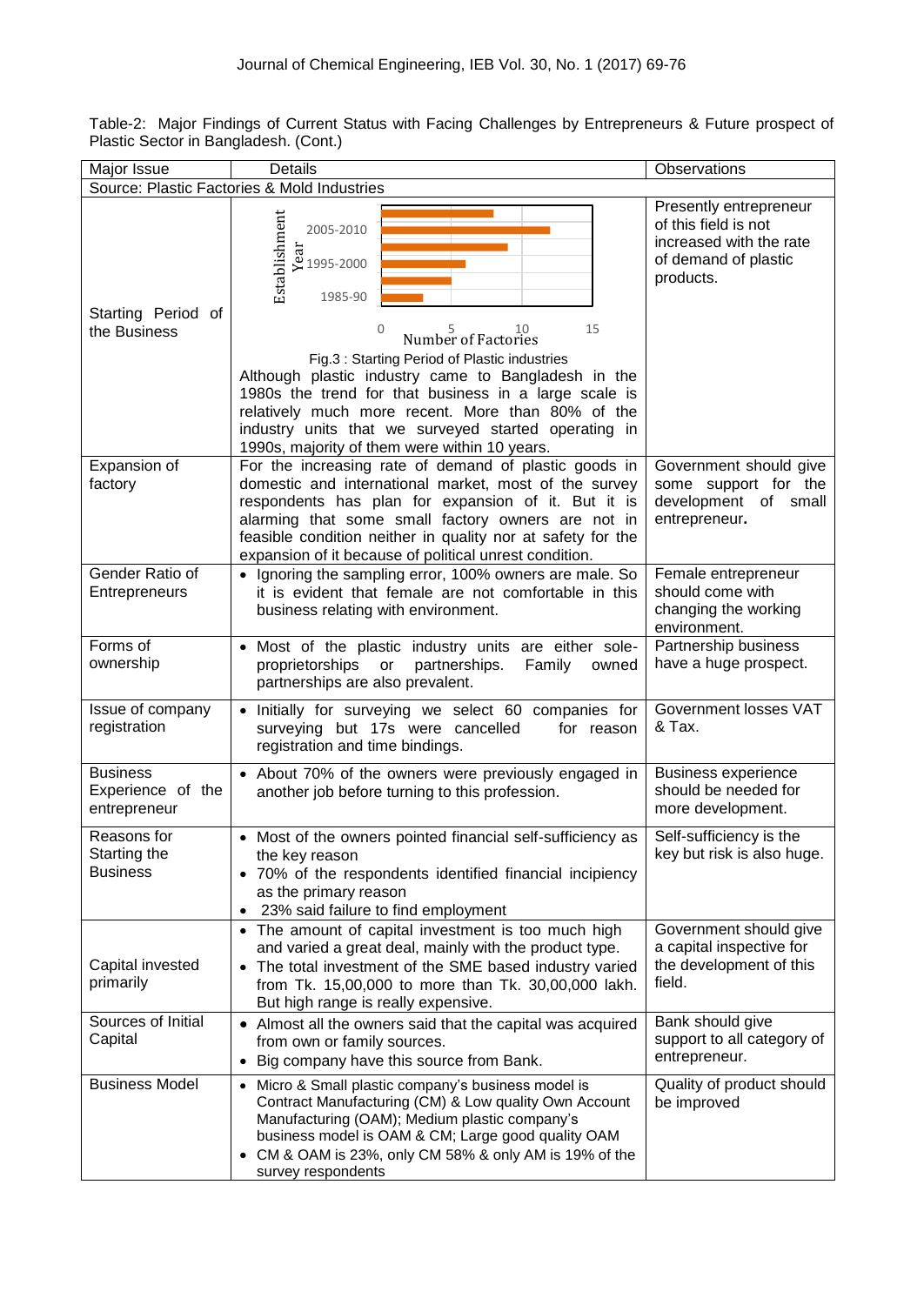Table-2: Major Findings of Current Status with Facing Challenges by Entrepreneurs & Future prospect of Plastic Sector in Bangladesh. (Cont.)

| Major Issue                                             | Details                                                                                                                                                                                                                                                                                                                                                                                                                                    | Observations                                                                                                                                |
|---------------------------------------------------------|--------------------------------------------------------------------------------------------------------------------------------------------------------------------------------------------------------------------------------------------------------------------------------------------------------------------------------------------------------------------------------------------------------------------------------------------|---------------------------------------------------------------------------------------------------------------------------------------------|
| Age variation<br>for<br>entrepreneur                    | 15<br>Enterpreneur<br>und do<br>Number of<br>0<br>20-25 25-30 30-35 35-40 40-45 45-50<br>Age Level<br>$50+$<br>Fig.4. Age Variation for Entrepreneur<br>Because of a healthy mount of initial investment, very young<br>entrepreneurs are found rarely. Most owners of the plastic<br>industries show a trend to engage in the industry in their late 30s<br>and early 40s.                                                                | should<br>Government<br>give some support for<br>the<br>young<br>for the<br>entrepreneur<br>development of it.                              |
| Age variation<br>for workers                            | Most of the labor of factory have average age limit is 20 to 35.<br>But on the other hand here child labor is visible in these<br>industries.                                                                                                                                                                                                                                                                                              | Child labor should be<br>prohibited.                                                                                                        |
| Educational<br>Qualification<br>οf<br>entrepreneur      | 15<br>Factory Owners<br>Number<br>10<br>5<br>0<br>Bellow class 5 SSC<br><b>HSC</b><br>Honurse Masters<br><b>Educational Qualification Level</b><br>Fig.5: Educational Qualification Level of the Factory Owner<br>Largely the entrepreneurs seem to lack much educational<br>background. Generally educational qualification is not of much<br>importance in this industry. Most of the owners are only High-<br>school passed.            | Educated<br>people<br>should come on this<br>business for the more<br>development.                                                          |
| Plastic based<br>product                                | 1829 types of plastic product were found in survey where almost<br>2,500 types of plastic products are available in Bangladesh.                                                                                                                                                                                                                                                                                                            | household<br>In<br>the<br>segment,<br>more<br>expensive wood-based<br>products<br>can<br>be<br>replaced by less costly<br>plastic products. |
| Capabilities of<br>identifying<br>technical<br>problems | Approximately 60% of the respondents from factories do not<br>have the ability to identify technical problems. Nearly all large<br>factories (19% of respondents) have some capability of<br>identifying of problems whereas medium size factories have only<br>limited ones.                                                                                                                                                              | Wastage of time and<br>money                                                                                                                |
| Mold Used                                               | • Mostly micro & small companies used local of low quality,<br>medium companies used mostly local and imported and large<br>companies imported only.<br>A very few companies have own automated mold house.                                                                                                                                                                                                                                | Mold industries should<br>be<br>in<br>automation<br>technology                                                                              |
| Recycling                                               | • In the year 2010, 60% of the post use plastic waste was<br>recycled in the country resulting in a saving of USD 600<br>million saving on import of virgin materials.<br>Only 3% respondent use directly only plastic waste raw<br>materials as recycling. Where 37% for non-virgin materials,<br>40% for virgin materials and 16% for virgin and non-virgin<br>materials.<br>Almost all factory used the recycled from machine rejected. | Recycling<br>technology<br>should<br>adopt in a<br>innovative<br>way<br>with<br>quality<br>good<br>of<br>product.                           |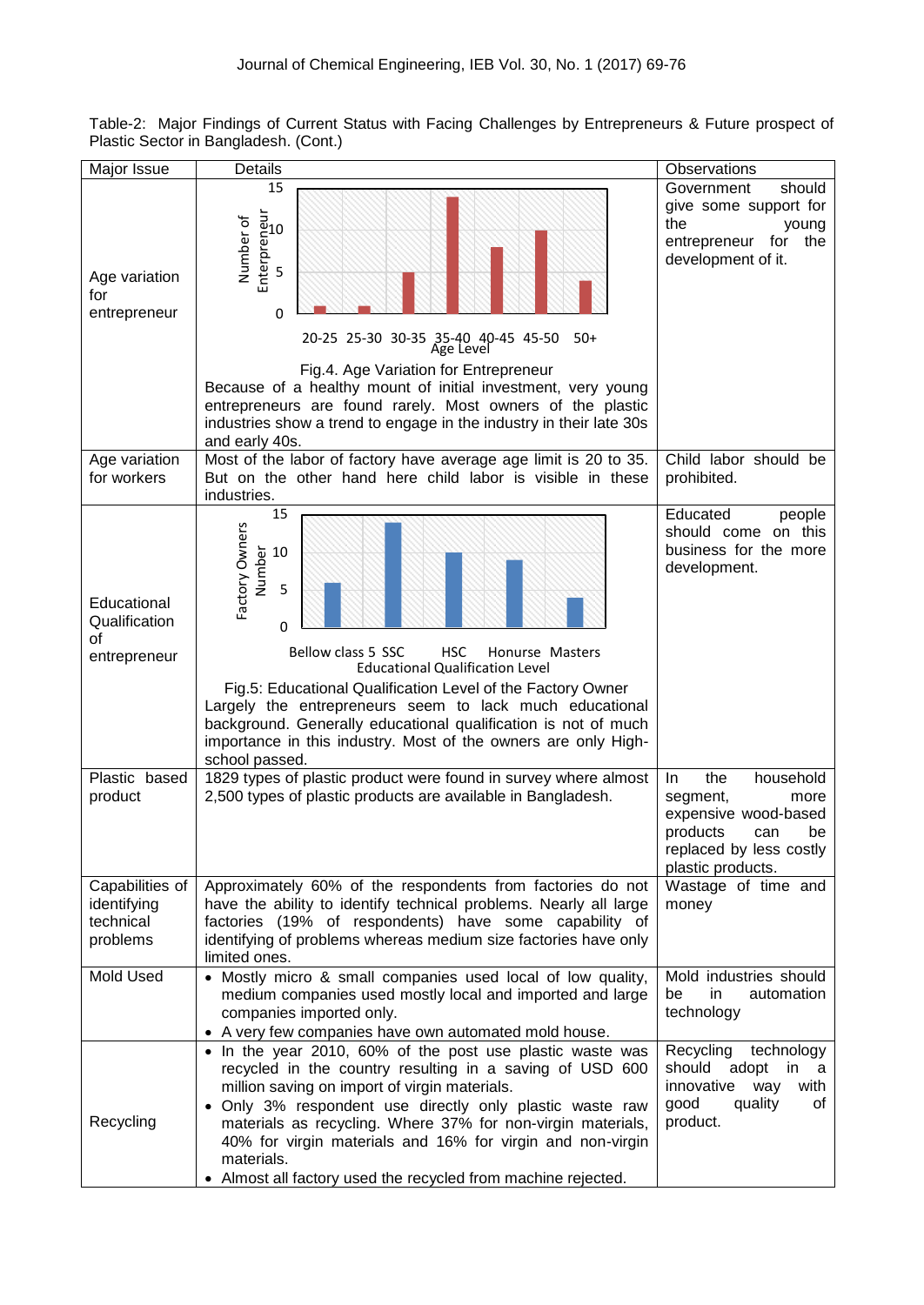| Major Issue                                                                                                                                                                                                                                                                                                                                                               | <b>Details</b>                                                                                                                                                                                                                                                                                                                                                                                        | Observations                                                                                                                                                              |
|---------------------------------------------------------------------------------------------------------------------------------------------------------------------------------------------------------------------------------------------------------------------------------------------------------------------------------------------------------------------------|-------------------------------------------------------------------------------------------------------------------------------------------------------------------------------------------------------------------------------------------------------------------------------------------------------------------------------------------------------------------------------------------------------|---------------------------------------------------------------------------------------------------------------------------------------------------------------------------|
| Lack of<br>educational<br>qualification of                                                                                                                                                                                                                                                                                                                                | $5\%1\%$ 1%<br>6%<br>26%<br>23%<br>38%                                                                                                                                                                                                                                                                                                                                                                | Because<br>of<br>low<br>educational<br>background,<br>worker<br>productivity is low<br>and chances<br>0f<br>accidents<br>are<br>increased                                 |
| workers                                                                                                                                                                                                                                                                                                                                                                   | ■illiterate Class v Class VIII SSC HSC Diploma BSc                                                                                                                                                                                                                                                                                                                                                    |                                                                                                                                                                           |
|                                                                                                                                                                                                                                                                                                                                                                           | Fig.6: Educational Qualification Level of Worker<br>26% workers are illiterate; 38% workers have completed only<br>Class V; 23% workers have completed Class VIII; rest 13%<br>have higher than Class VIII education.<br>Some employees have vast knowledge and also technical<br>$\bullet$<br>expertise about machines and operating a plastic factory<br>regardless of their educational background |                                                                                                                                                                           |
| Method of<br>training                                                                                                                                                                                                                                                                                                                                                     | 36% of the respondents from factories would like to avail short<br>$\bullet$                                                                                                                                                                                                                                                                                                                          | Employers find it<br>tough<br>to<br>train                                                                                                                                 |
|                                                                                                                                                                                                                                                                                                                                                                           | courses;<br>19% opted for formal in-house training provided by external<br>trainers, while 17% chose apprenticeship, 17% asked for full<br>time training and 11% for on-the-job training                                                                                                                                                                                                              | worker those have<br>educational<br>low<br>background                                                                                                                     |
| <b>Training Topics</b><br>for worker                                                                                                                                                                                                                                                                                                                                      | Machine Set-up<br>Technical Skil<br>Machine Maintenance<br><b>Quality Assurance</b><br>Process Techniques<br>Lab Techniques<br>20<br>40<br>60<br>0                                                                                                                                                                                                                                                    | Topics to be<br>covered:<br>Machine set-up<br>Machine operation<br>Machine<br>maintanence<br><b>Quality assurance</b><br>Quality control<br>Lab techniques<br>Mold design |
|                                                                                                                                                                                                                                                                                                                                                                           | Number of Factories                                                                                                                                                                                                                                                                                                                                                                                   |                                                                                                                                                                           |
| Fig.7: Technical Skill Focus for Training<br>Basic training module for workers should be prepared and<br>conducted in Bangla. Different types of educational background<br>need to be taken into consideration during the preparation of the<br>following training modules: a) Plastic processing techniques<br>b) Material handling and c) Quality control and assurance |                                                                                                                                                                                                                                                                                                                                                                                                       |                                                                                                                                                                           |
| Willingness to<br>hire trained<br>worker                                                                                                                                                                                                                                                                                                                                  | Approximately 95% respondents have shown their willingness to<br>send their workers for training or want to hire trained workers.<br>Nearly all respondents gave their opinion in favor of setting up of a<br>training institute which will address the training and other services<br>needs of the plastics sector                                                                                   | Will send workers<br>for training if it is<br>fruitful and also<br>meet their<br>requirements                                                                             |

Table-2: Major Findings of Current Status with Facing Challenges by Entrepreneurs & Future prospect of Plastic Sector in Bangladesh. (Cont.)

b) Technological advanced research:

BIPET should start some research for the development of plastic field. Especially plastic related innovative products. BIPET can offer some research related to innovation of product with engineering faculty at BUET.

- c) Entrepreneur Training: For the development of this field there should be a provision of entrepreneur training on this field.
- d) Enrich Business Strategy: Plastics industry is now working as a backward linkage industry for many growing industries, especially the RMG